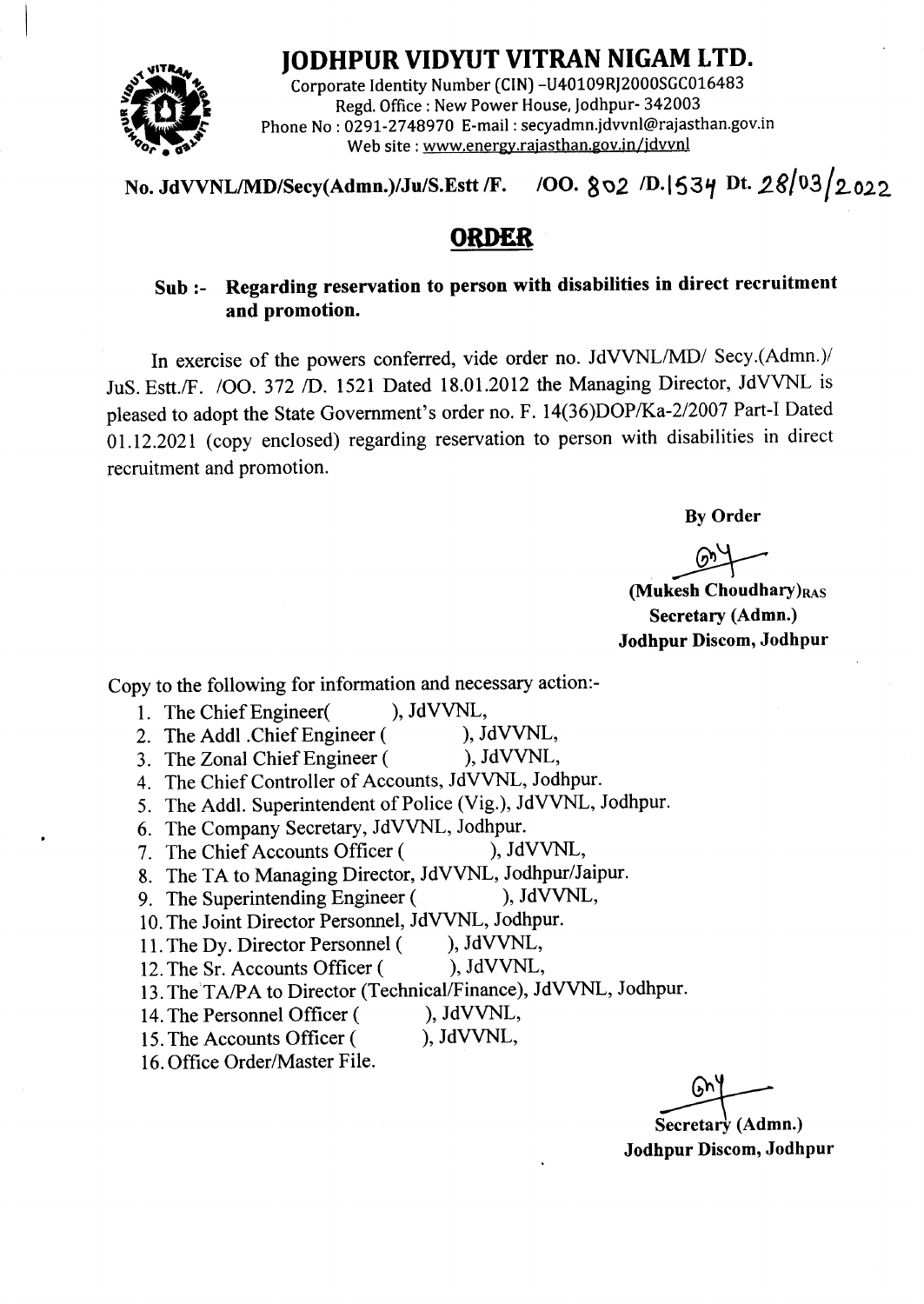# राजस्थान सरकार कार्मिक (क-2) विभाग

क्रमांक प. 14(36)कार्मिक / क-2 / 2007 पार्ट-ा

जयपूर, दिनांकः

 $ET$  DEC 2021

समस्त अति0 मुख्य सचिव/प्रमुख शासन सचिव/शासन सचिव  $\mathbf 1$ 2 समस्त विभागाध्यक्ष (संभागीय आयुक्त एवं जिला कलेक्टर्स) सहित।

## परिपत्र

विषय:-सीधी भर्ती और पदोन्नति में दिव्यांगजन को आरक्षण देने के संबंध में।

इस विभाग के समसंख्यक परिपत्र दिनांक 29.8.2019 के द्वारा दिव्यांगजनों (विशेष योग्यजनों) (Persons with Disabilities) को सीधी भर्तीयों में आरक्षण देने के लिए रोस्टर बिन्दु निर्धारित करनें एवं रोस्टर पंजिका संधारित करनें के संबंध में निर्देश जारी किये गये है। सामाजिक न्याय एवं अधिकारिता विभाग में अधिसूचना कमांक प. (10)एस ए पी/एक्ट/15374 दिनांक 14 अक्टूबर 2021, जिसका प्रकाशन राजस्थान राजपत्र में दिनांक 21.10.21 को हुआ है, द्वारा दिव्यांगजनों के लिए प्रत्येक संवर्ग में 4 प्रतिशत आरक्षण का प्रावधान किया गया है, जिसके आधार पर दिव्यांगजनों को पदोन्नति में भी आरक्षण देय है। दिव्यांगजन आरक्षण के संबंध में इस विभाग द्वारा पूर्व में जारी समस्त निर्देशों के अतिक्रमण में यह नवीन निर्देश जारी किय जा रहे है।

राजस्थान दिव्यांगजन अधिकार नियम, 2018 में वर्णित दिव्यांगजन की प्रत्येक श्रेणी को एक-एक प्रतिशत आरक्षण निम्नानुसार देय है:-

- (अ) दृष्टि बाधित और अल्पदृष्टि।
- (ब) श्रवण बाधित।
- (स) सेरेब्रल पाल्सी, कुष्ठ रोग, बौनापन, एसिड पीडित, मॉसपेशियों की डिस्ट्रोफी सहित समस्त चलन-निःशक्तता
- (द) (1) ऑटिज्म, बौद्विक निःशक्तता, लर्निग निःशक्तता एवं मानसिक रूग्णता।
	- (2) बहुविकलांगता उपरोक्त ग्रुप-अ से द तक में वर्णित निःशक्तता एवं श्रवण शक्ति का हास एवं दृष्टि बाधित सहित।

रिक्तियों का उक्त आरक्षण क्षैतिज माना जायेगा और बैंचमार्क दिव्यांगजन के लिए रिक्तियां एक अलग वर्ग के रूप में संधारित की जावेगी।

2. दिव्यांगजन प्रमाण-पत्रः- दिव्यांगजन श्रेणी का लाभ प्राप्त करने के लिए सामाजिक न्याय एवं अधिकारिता विभाग द्वारा अधिकृत सक्षम प्राधिकारी द्वारा जारी प्रमाण – पत्र आवश्यक होगा। सक्षम प्राधिकारी चिकित्सा एवं स्वास्थ्य विभाग द्वारा अधिकृत व्यक्ति होगा।

furt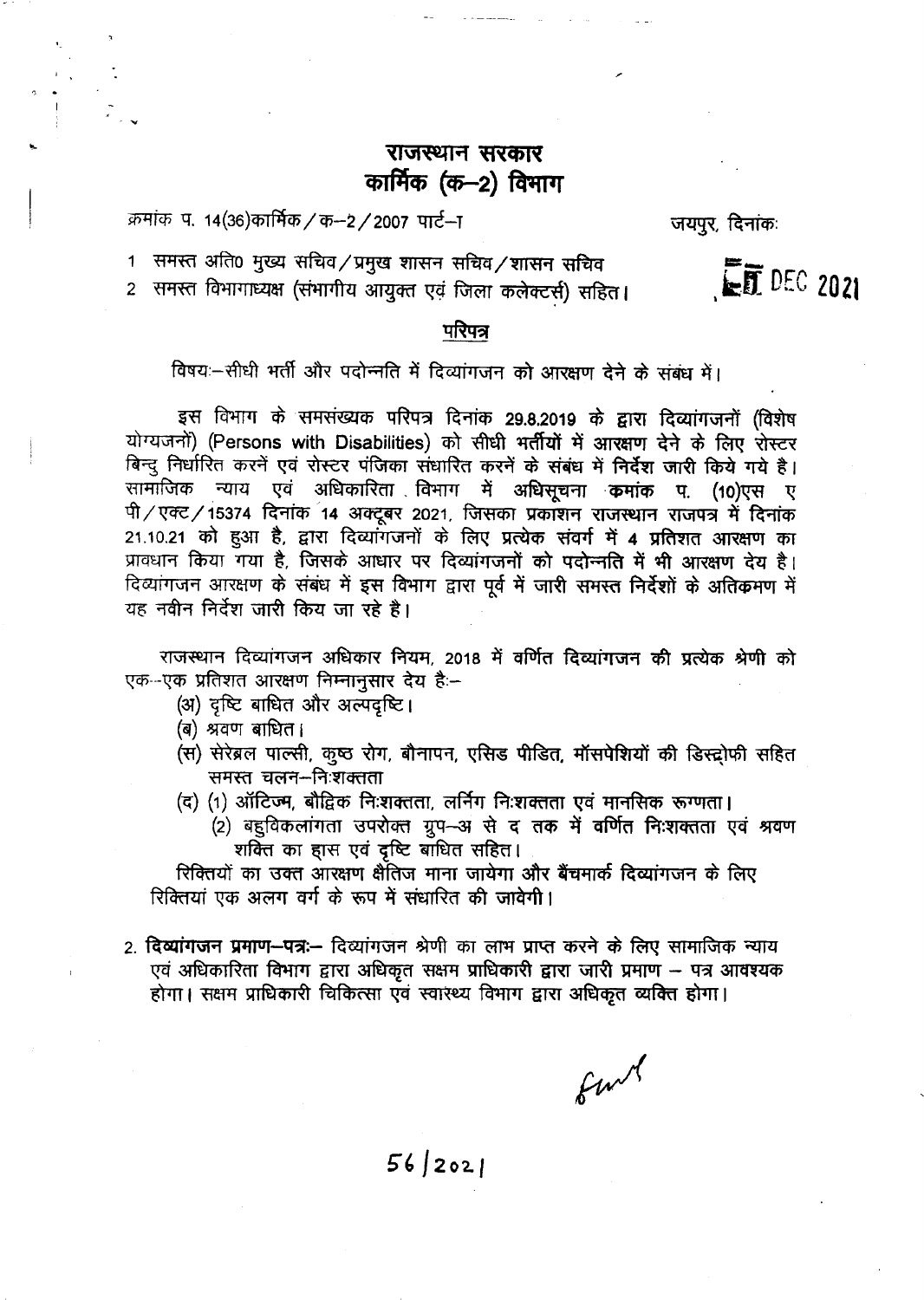3. आरक्षण हेतु पदों का चिन्हीकरण एवं आरक्षण में छूट:--सामाजिक न्याय एवं अधिकारिता मंत्रालय भारत सरकार की अधिसूचना दिनांक 4.1.2021 द्वारा निःशक्तता की विभिन्न श्रेणियों से ग्रस्त व्यक्तियों के लिए उपयुक्त नौकरियों / पदों का चिन्हीकरण किया गया है। राज्य सरकार में पदों की भर्ती के समय दिव्यांगजन हेतु पद आरक्षित करने के लिए उक्त अधिसूचना एवं समय-समय पर अद्यतन अधिसूचनाओं का संदर्भ लिया जायेगा तथा इनमें वर्णित पदों की भर्ती में दिव्यांगजन हेतू पद आरक्षित किये जायेगे। सामान्यतया सामाजिक न्याय एवं अधिकारिता मंत्रालय द्वारा दिव्यांगजनों के लिए उपयुक्त चिन्हित् पदों को दिव्यांगजन आरक्षण से मुक्त नही किया जायेगा।

परन्तु यह भी कि किसी पद का पदनाम भारत सरकार के पदनाम से भिन्न हो या कोई पद भारत सरकार के किसी विभाग में अस्तित्व में नहीं हो तो राज्य में किसी समकक्ष श्रेणी के पद को चिन्हित करने के लिए प्रकरण राजस्थान दिव्यांगजन अधिकार नियम, 2018 के नियम 6 के अन्तर्गत गठित समिति को संदर्भित किया जायेगा। उक्त समिति किसी पद विशेष की कार्य की प्रकृति और पद के दायित्व के आधार पर समकक्ष पद चिन्हित करेगी।

यदि कोई नियुक्ति प्राधिकारी निःशक्तता से ग्रस्त व्यक्तियों के लिए आरक्षण के प्रावधान से किसी कार्य अथवा कतिपय पद से संबंधित कार्यों को अंशतः अथवा पूर्णतया मुक्त रखना आवश्यक समझे तो नियोक्ता प्राधिकारी द्वारा इसका पूर्ण औचित्य दर्शाते हुए निदेशक, विशेष योग्यजन, राजस्थान सरकार को प्रस्ताव प्रेषित किया जायेगा। निदेशक, विशेष योग्यजन द्वारा प्रकरण में छूट पर विचार किये जाने हेतू राजस्थान दिव्यांगजन अधिकार नियम, 2018 के नियम 6 के तहत गठित समिति के समक्ष रखा जायेगा। समिति द्वारा समस्त तथ्यों पर विचार कर पद विशेष के लिए सीधी भर्ती में दिव्यांगजन की किसी विशेष श्रेणी अथवा सभी श्रेणियों के लिए आरक्षण से छूट प्रदान करेगी।

यह भी उल्लेखनीय है कि यदि कोई पद विशेष योग्यजन की किसी एक ही श्रेणी के लिए उपयुक्त होना चिन्हित किया गया है तो उस स्थिति में विशेष योग्यजन हेतु आरक्षित सभी 4 प्रतिशत पद विशेष योग्यजन की उसी श्रेणी से भरे जायेगे।

- 4. रिक्तियों का अग्रेषण एवं अन्त: श्रेणी परिवर्तन :--जहां किसी भर्ती वर्ष में कोई रिक्ति, उपयुक्त बैंचमार्क निःशक्तजन की अनुपलब्धता के कारण या किसी अन्य कारण से भरी नहीं जा सकी हो, तो ऐसी रिक्ति आगामी भर्ती वर्ष में अग्रेषित की जायेगी और यदि आगामी भर्ती वर्ष में भी उपयुक्त बैंचमार्क दिव्यांगजन उपलब्ध नहीं होता है, तो उसे प्रथमतः निःशक्तता की निर्धारित विभिन्न श्रेणियों में अन्तरपरिवर्तन (Interchange) कर भरा जायेगा। अन्तर परिवर्तन करने के पश्चात् भी यदि किसी रिक्ति हेतु कोई दिव्यांगजन उपलब्ध नहीं होता है तो उस रिक्ति को दिव्यांगजन के अलावा अन्य अभ्यर्थी से भरा जा सकेगा ।
- 5. अनारक्षित रिक्ति के विरूद्ध चयन:-- जहां कोई पद दिव्यांगजन की सभी श्रेणिया या एक श्रेणी के लिए उपयुक्त हो तो उस पद की भर्ती में दिव्यांगजन के लिए रिक्ति आरक्षित नही होने पर भी बिना आरक्षण का लाभ लिए स्वयं की योग्यता पर चयनित होने की पात्रता रखने पर विशेष योग्य जन को उस पद के लिए प्रतियोगिता और चयन से वचित

 $640\frac{12}{12}$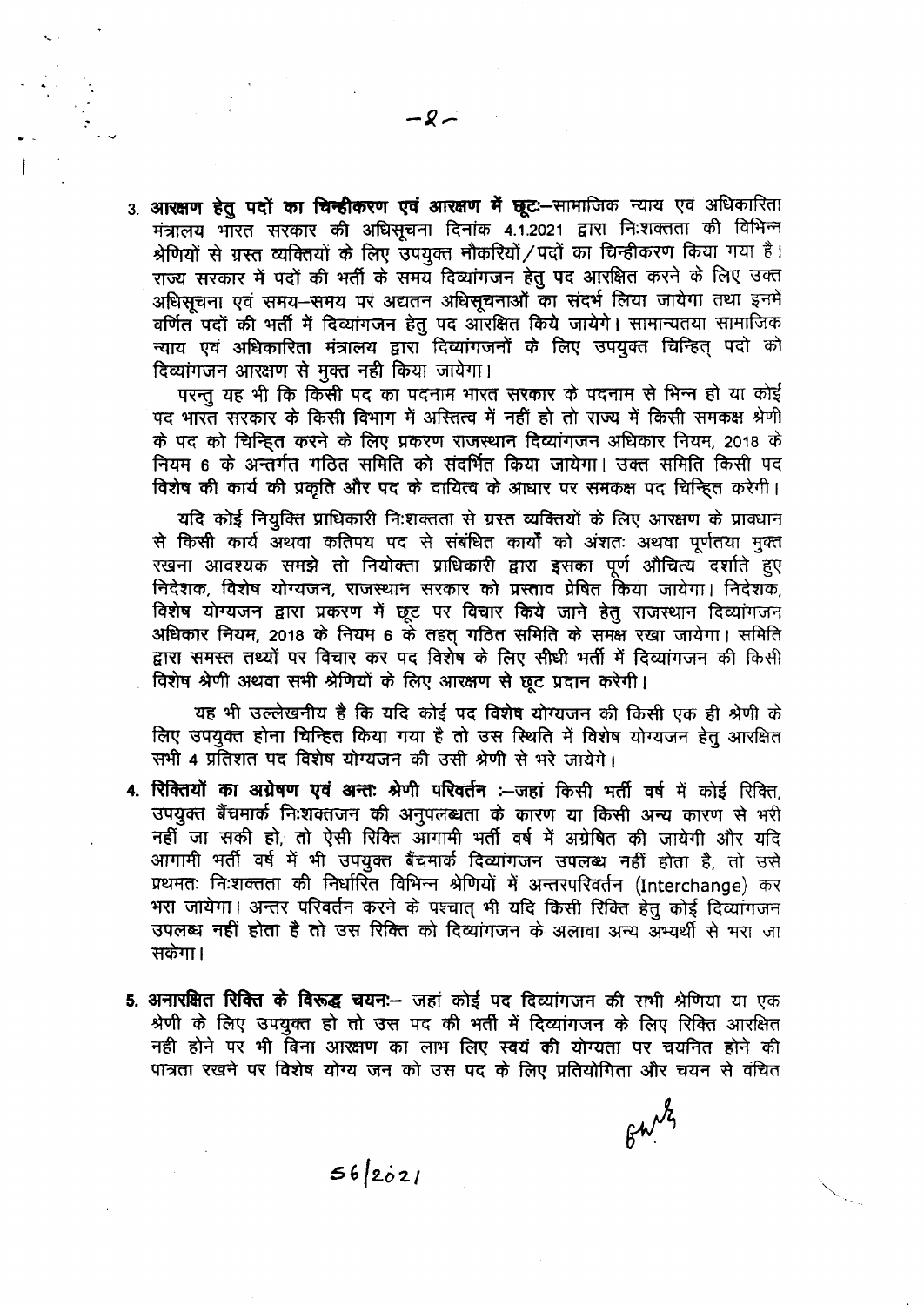नही किया जा सकता है। मापदण्ड़ों में शिथिलन के बिना स्वयं की योग्यता से चयनित ऐसे विशेष योग्यजन अभ्यर्थियों को रोस्टर में अनारक्षित बिन्दुओं के विरूद्ध दर्शाया जायेगा तथा भविष्य में भर्ती के समय विशेष योग्यजन के लिए उपलब्ध होने वाली आरक्षित रिक्तियों के विरूद्ध समायोजित नहीं किया जायेगा।

- 6. दिव्यांगजन को सीघी भर्ती में निम्न रियायतें देय होगी: -
	- (1) आयु सीमा- सीधी भर्ती में दिव्यांगजन अभ्यर्थियों को उपरी आयु सीमा में 5 वर्ष का शिर्थिलन देय होगा। आयु सीमा में यह शिथिलन नियमों में विभिन्न श्रेणियों में लंबवत व क्षैतिज आरक्षण श्रेणियोँ को देय शिथिलन के अतिरिक्त होगा।
	- (2) सेवा नियमों में जहाँ कही भी किसी भी पेपर के लिए न्यूनतम अर्हता/ उत्तीर्णाक निर्धारित है, दिव्यांगजन को उसमें 5 % की रियायत होगी।
- 7. आरक्षण की गणना की पद्धतिः--दिव्यांगजन अधिकार अधिनियम, 2016 की धारा 34 के प्रयोजन हेतु राजस्थान दिव्यांगजन अधिकार नियम, 2018 के नियम 5 अनुसार सीधी भर्ती से भरे जाने वाले पदों के संवर्ग में 4 प्रतिशत आरक्षण संदर्भित दिव्यांगजनों को देय होगा। दिव्यांगजन को सीधी भर्ती अथवा पदोन्नति में जैसी भी स्थिति हो, निर्धारित 4 प्रतिशत आरक्षण की गणना किसी सेवा संवर्ग में कुल पदों की संख्या को आधार पर मानते हुए की जायेगी ।

उक्त अधिनियम की धारा 33 के अन्तर्गत चिन्हित निःशक्तजन के लिए किया गया आरक्षण एक क्षैतिज आरक्षण होगा और संदर्भित निःशक्तजन के लिए निर्धारित पद विशिष्ट प्रवर्ग के रूप में संचालित होगा।

- 8. प**दोन्नति में आरक्षण:** सामाजिक न्याय एवं अधिकारिता विभाग की अधिसूचना दिनांक 14.10.2021, जिसका राजस्थान राजपत्र में दिनांक 21.10.2021 को प्रकाशन हुआ है। अतः यह अधिसूचना दिनांक 21.10.2021 को प्रभावी है। इस संबंध में स्पष्ट किया जाता है कि यदि विभाग द्वारा रिक्ति वर्ष 2021–22 में किन्ही पदों की विभागीय पदोन्नति समिति आयोजित नहीं होने के कारण पदोन्नति की कार्यवाही नहीं की जा सकी है, तो अब उक्त अधिसूचना के प्रावधान के अन्तर्गत बैंचमार्क दिव्यांगजन को पदोन्नति में उक्तानुसार 4 प्रतिशत का आरक्षण दिया जायेगा परन्तु जिन विभागों द्वारा दिनांक 21.10.2021 से पूर्व दिव्यांगजन को पदोन्नति में बिना आरक्षण देते हुए विभागीय पदोन्नति समितियाँ आयोजित की जा चुकी है, इन्हें पुनः नहीं खोला जायेगा अर्थात ऐसी डी.पी.सी को रिव्यू नहीं किया जावेगा।
- 9. रोस्टर का संघारण :- दिव्यांगजन के लिए सीधी भर्ती और पदोन्नति के लिए अलग-अलग रोस्टर संधारित किया जायेगा। कार्मिक विभाग द्वारा जारी परिपत्र दिनांक 29.8.2019 के निर्देशानुसार रोस्टर रजिस्टर सीधी भर्ती की भांति ही पदोन्नति में भी 100 अंकों का चक होगा। प्रत्येक चक ४ ब्लॉक में विभाजित किया जायेगा, जिसमें निम्नलिखित बिंदु शामिल

| प्रथम ब्लॉक   | : रोस्टर रजिस्टर के क.सं. 01 से 25 |
|---------------|------------------------------------|
| द्वितीय ब्लॉक | : रोस्टर रजिस्टर के क.सं. 26 से 50 |
| तृतीय ब्लॉक   | : रोस्टर रजिस्टर के क.सं. 51 से 75 |

Garry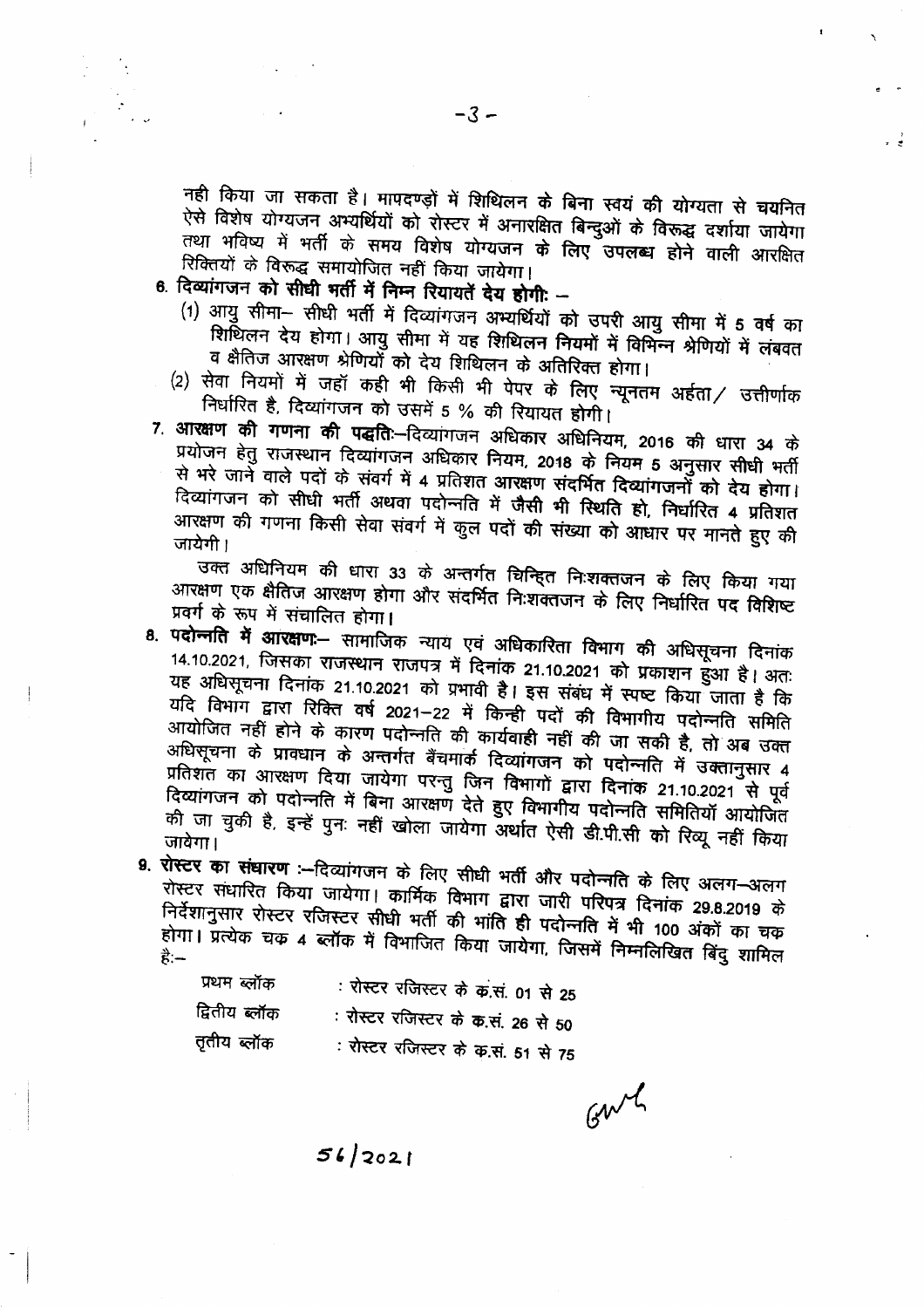#### : रोस्टर रजिस्टर के क.सं. 76 से 100 चतुर्थ ब्लॉक

रोस्टर रजिस्टर के कम सं. 1, 26, 51 एवं 76 वाले पद सीधी भर्ती व पदोन्नति दोनों में दिव्यांगजन हेतु क्षैतिज आधार पर आरक्षित रहेंगे। प्रत्येक विभाग में दिव्यांगजन हेतु संलग्न प्रपत्र 'अ' में निर्धारित प्रारूप में रोस्टर पंजिका का संधारण किया जायेगा।

-4 -

10. निःशक्तता से ग्रस्त व्यक्तियों के लिए सम्पर्क अधिकारी :--प्रत्येक विभाग में दिव्यांगजन आरक्षण की अनुपालना के लिए एक नोडल अधिकारी नियुक्त किया जायेगा। नोडल अधिकारी द्वारा विभाग के सभी सेवा संवर्गो में सीधी भर्ती एवं पदोन्नति में आरक्षण प्रावधानों की पालना सुनिश्चित करवाई जायेगी। नोडल अधिकारी द्वारा दिव्यांगजन हेतु रोस्टर पंजिका भी संधारित करवाई जायेगी तथा यह सुनिश्चित किया जायेगा कि आरक्षण रोस्टर पंजिका का संधारण सही तरीके से किया जा रहा है। दिव्यांगजन आरक्षण के संबंध में नोडल अधिकारी द्वारा प्रतिवर्ष रिपोर्ट विभागाध्यक्ष को प्रस्तुत की जायेगी।

सभी विभागों द्वारा दिव्यांगजन हेतु 4 प्रतिशत आरक्षण हेतु उपर्युक्तानुसार कार्यवाही सुनिश्चित की जाये।

राज्यपाल की आज्ञा से  $\mathbb{C}$   $\mathbb{Z}$   $\mathbb{Z}$   $\mathbb{Z}$   $\mathbb{Z}$   $\mathbb{Z}$   $\mathbb{Z}$   $\mathbb{Z}$   $\mathbb{Z}$   $\mathbb{Z}$   $\mathbb{Z}$   $\mathbb{Z}$   $\mathbb{Z}$   $\mathbb{Z}$   $\mathbb{Z}$   $\mathbb{Z}$   $\mathbb{Z}$   $\mathbb{Z}$   $\mathbb{Z}$   $\mathbb{Z}$   $\mathbb{Z}$   $\mathbb{Z}$   $\mathbb{Z}$   $\mathbb{Z}$   $\mathbb{$ (हेमन्त कुमार गेरा) प्रमुख शासन सचिव

प्रतिलिपि निम्न को सूचनार्थ एवं आवश्यक कार्यवाही हेतु प्रेषित है:-

- 1. सचिव, मा0 राज्यपाल, राजस्थान।
- 2. सचिव, मा0 मुख्यमंत्री, राजस्थान।
- 3. वरिष्ठ शासन उप सचिव, मुख्य सचिव।
- 4. मुख्य आयुक्त (दिव्यांगजन), सामाजिक न्याय एवं अधिकारिता मंत्रालय, नई दिल्ली।
- 5. सचिव, राजस्थान लोक सेवा आयोग, अजमेर।
- 6. सचिव, राजस्थान कर्मचारी चयन बोर्ड, जयपुर।
- 7. समस्त अध्यक्ष / सचिव, आयोग निकाय / बोर्ड / निगम / प्राधिकारण ।
- 8. निदेशक, निदेशालय विशेष योग्यजन, जयपुर।
- 9. पंजीयक, राजस्थान सिविल सेवा अपील अधिकरण, जयपुर।
- 10. रक्षित पत्रावली।

संयुक्त शासन सचिव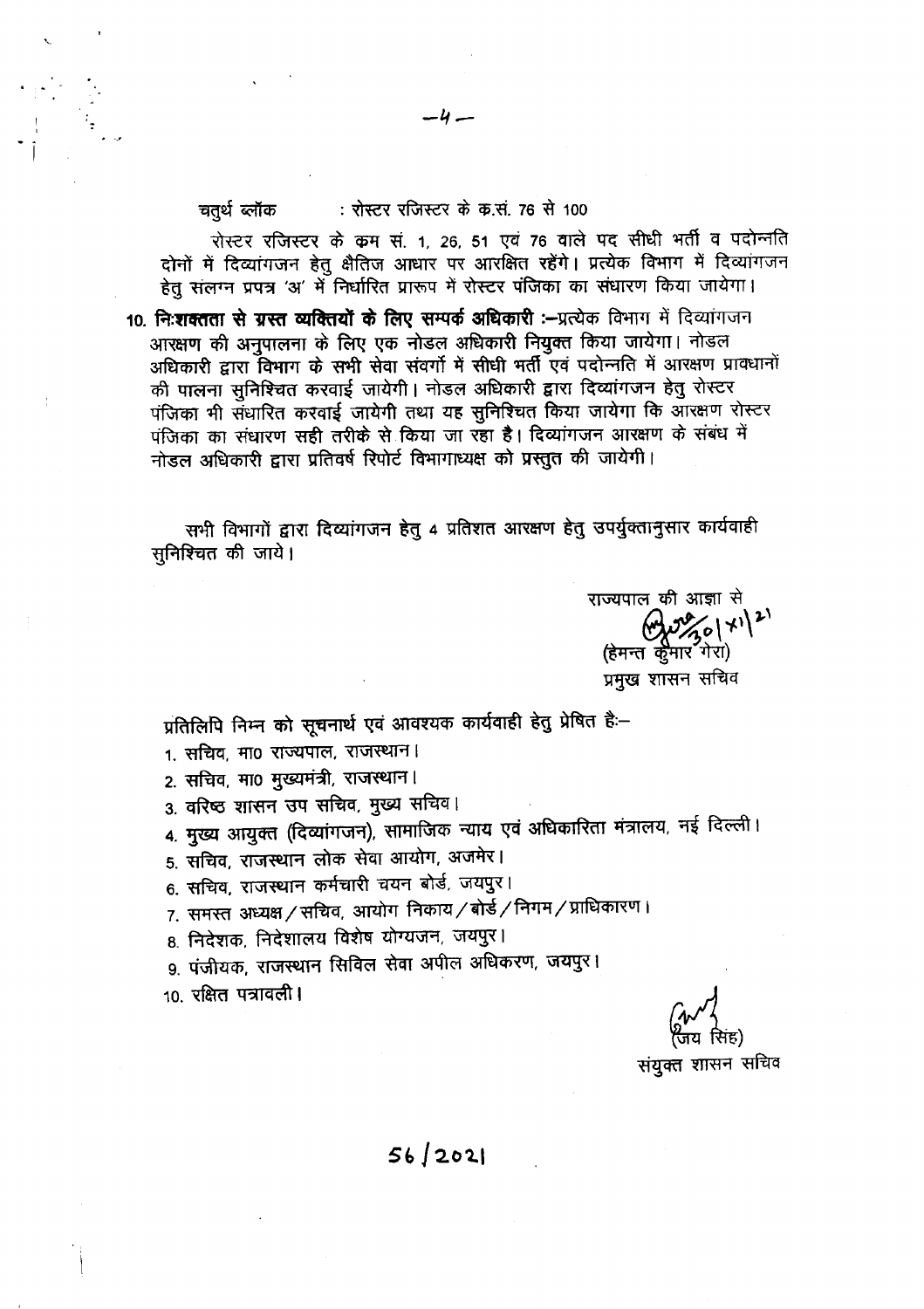प्रपत्र-'अ

#### (विभिन्न श्रेणियों के लिए 4 प्रतिशत आरक्षण) अग्रेबित आरक्षित .<br>विशेष बोग्यजन जनश्रेणी धयनित व्यक्ति का आरक्षण নাক रोस्टर भर्ती वर्ष टिप्पणी .<br>जिसके लिए आरबित है (यदि कोई नाम ।  $\epsilon$ निन्दु 訃)  $1 - 25$  $\overline{a}$  $\mathbf{L}$  $26 - 50$  $\frac{26}{1}$  $\ddot{\phantom{a}}$ L.  $\ddot{\phantom{0}}$  $\ddot{\phantom{0}}$  $\mathbb{Z}^2$  $\sim$   $\sim$  $\mathcal{A}$  $\frac{1}{1}$   $\frac{1}{1}$   $\frac{1}{1}$   $\frac{1}{1}$   $\frac{1}{1}$  $\overline{51}$  $\omega_{\rm c}$  ,  $\omega$ k.  $\ddot{\phantom{a}}$  $76 - 100$  $76$

विशेष योग्यजन हेतु रोस्टर पंजिका

 $6n<sup>4</sup>$ 

ंनियुक्ति प्राधिकारी या अन्य<br>प्राधिकृत अधिकारी के हस्ताक्षर

o ya

ပှိ

Ť6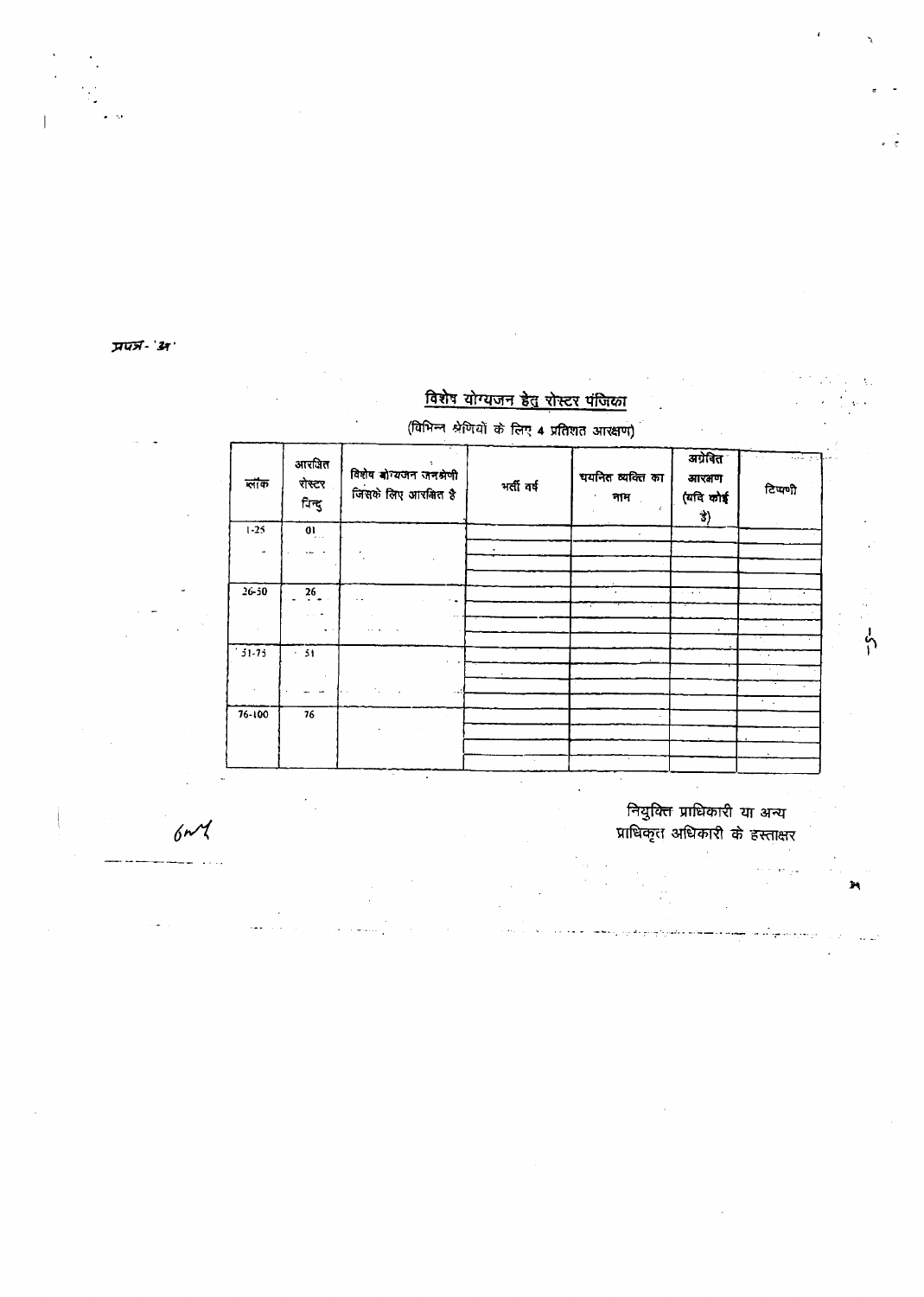|                              | <b>Engineering Cadre</b>                        |  |  |  |  |  |  |
|------------------------------|-------------------------------------------------|--|--|--|--|--|--|
| 1                            | Electrical                                      |  |  |  |  |  |  |
| $\overline{2}$               | Chief Engineer(E&M)                             |  |  |  |  |  |  |
| 3                            | Addl. Chief Engineer(E&M)                       |  |  |  |  |  |  |
| $\boldsymbol{4}$             | Superintending Engineer(E&M)                    |  |  |  |  |  |  |
| 5                            | Executive Engineer(E&M)                         |  |  |  |  |  |  |
| 6                            | Assistant Engineer(E&M)<br>Junior Engineer(E&M) |  |  |  |  |  |  |
|                              | <b>Civil</b>                                    |  |  |  |  |  |  |
| 1                            | Superintending Engineer(Civil)                  |  |  |  |  |  |  |
| $\overline{2}$               | <b>Executive Engineer(Civil)</b>                |  |  |  |  |  |  |
| 3                            | <b>Assistant Engineer(Civil)</b>                |  |  |  |  |  |  |
| $\overline{\mathbf{4}}$      |                                                 |  |  |  |  |  |  |
| Junior Engineer(Civil)<br>IT |                                                 |  |  |  |  |  |  |
| 1                            | Executive Engineer(IT)                          |  |  |  |  |  |  |
| $\overline{2}$               | <b>Assistant Engineer(IT)</b>                   |  |  |  |  |  |  |
| 3                            | <b>Informatics Assistant</b>                    |  |  |  |  |  |  |
|                              | <b>Accounts Cadre</b>                           |  |  |  |  |  |  |
| $\mathbf{1}$                 | <b>CCOA</b>                                     |  |  |  |  |  |  |
| $\overline{2}$               | <b>Chief Accounts Officer</b>                   |  |  |  |  |  |  |
| 3                            | Sr. Accounts Officer                            |  |  |  |  |  |  |
| 4                            | <b>Accounts Officer</b>                         |  |  |  |  |  |  |
| 5                            | <b>Assistant Accounts Officer Grade-I</b>       |  |  |  |  |  |  |
| 6                            | Assistant Accounts Officer Grade-II             |  |  |  |  |  |  |
| 7                            | Junior Accountant                               |  |  |  |  |  |  |
| <b>Personnel Cadre</b>       |                                                 |  |  |  |  |  |  |
| 1                            | <b>Joint Director Personnel</b>                 |  |  |  |  |  |  |
| $\overline{2}$               | Dy. Director Personnel                          |  |  |  |  |  |  |
| 3                            | Personnel Officer                               |  |  |  |  |  |  |
| $\boldsymbol{4}$             | <b>Assistant Personnel Officer</b>              |  |  |  |  |  |  |
| <b>Administative Cadre</b>   |                                                 |  |  |  |  |  |  |
| 1                            | Dy.Secretary                                    |  |  |  |  |  |  |
| $\overline{2}$               | AS/PS/EO                                        |  |  |  |  |  |  |
| 3                            | Administrative Officer (AO)                     |  |  |  |  |  |  |
| 4                            | Additional Administrative Officer(OS-I)         |  |  |  |  |  |  |
| 5                            | Assistant Administrative Officer(OS-II)         |  |  |  |  |  |  |
| 6                            | Commercial Assistant-I (UDC)                    |  |  |  |  |  |  |
| 7                            | Commercial Assistant-II (LDC)                   |  |  |  |  |  |  |
| 8                            | Additional Pvt. Secretary(APS)                  |  |  |  |  |  |  |
| 9                            | Personal Assistant                              |  |  |  |  |  |  |
| 10                           | Stenographer                                    |  |  |  |  |  |  |

 $\label{eq:2.1} \frac{1}{2} \sum_{i=1}^n \frac{1}{2} \sum_{j=1}^n \frac{1}{2} \sum_{j=1}^n \frac{1}{2} \sum_{j=1}^n \frac{1}{2} \sum_{j=1}^n \frac{1}{2} \sum_{j=1}^n \frac{1}{2} \sum_{j=1}^n \frac{1}{2} \sum_{j=1}^n \frac{1}{2} \sum_{j=1}^n \frac{1}{2} \sum_{j=1}^n \frac{1}{2} \sum_{j=1}^n \frac{1}{2} \sum_{j=1}^n \frac{1}{2} \sum_{j=1}^n \frac{$ 

 $\label{eq:2} \frac{1}{\sqrt{2}}\left(\frac{1}{\sqrt{2}}\right)^2\frac{1}{\sqrt{2}}\left(\frac{1}{\sqrt{2}}\right)^2.$ 

 $\bar{\mathbf{v}}$ 

 $\sim 10^6$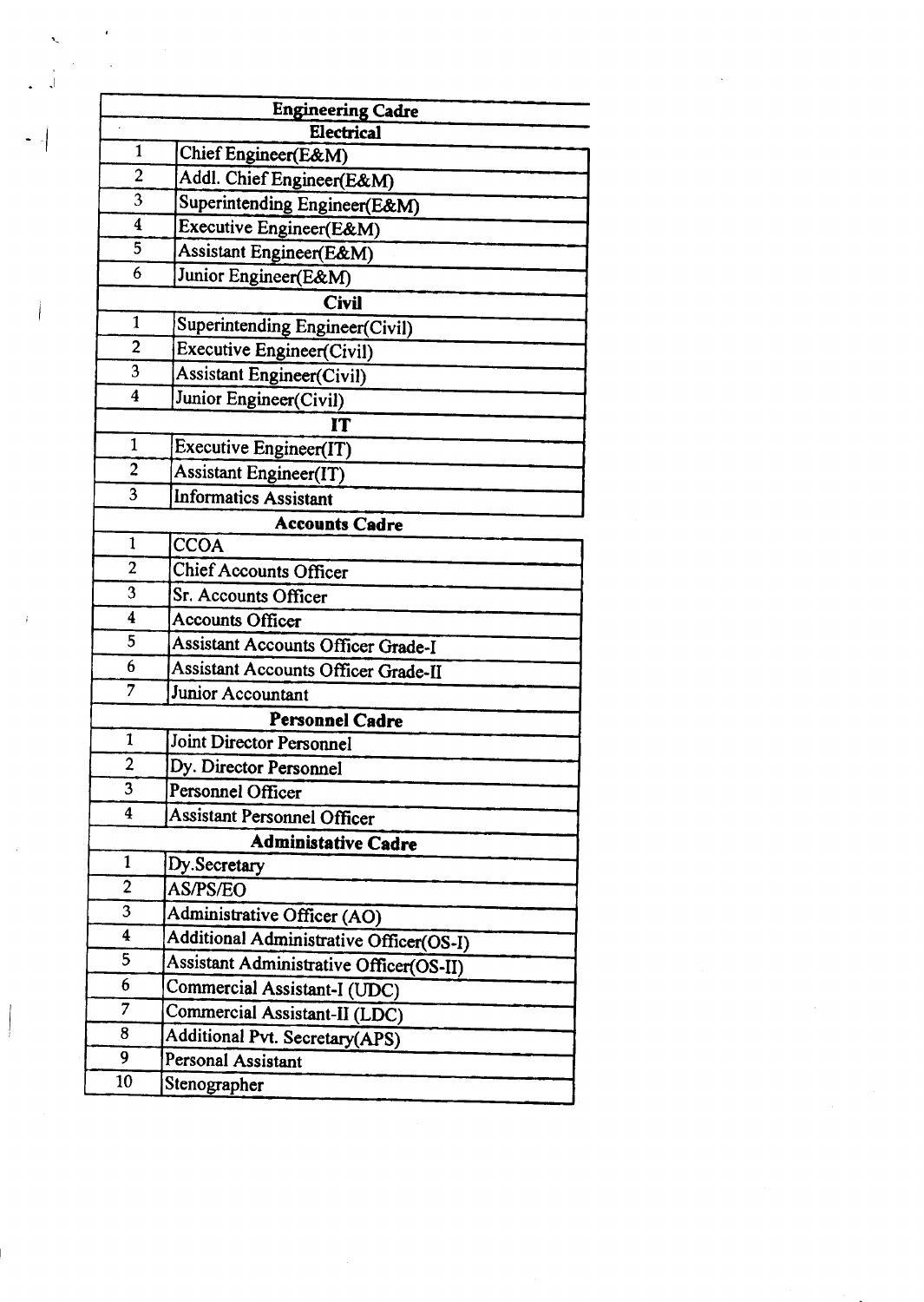JODHPUR VIDYUT VITRAN NIGAM LTD.



Corporate Identity Number (CIN) -U40109RJ20008GC016483 Regd. Office: New Power House, Jodhpur- 342003 Phone No: 0291-2748970 E-mail: secyadmn.jdvvni@rajasthan.gov.in Web site: http://energy.rajasthan.gov.in/jdvvnl

VNL/MD/Ju/S:Secy.(Admn.)/F:Estt./D:\_ ハチタ

Jodhpur, Dated:  $21/22021$ 

The CE/ACE/ACE( ), The Chief Controller Of Accounts. The Company Secretary, The TA to Managing Director, The Superintending Engineer( The Addl. Superintendent Of Police( The JDP/DDP/PO( The CAO/Sr. AO/AO( ۱. The Dy. Secretary/Asstt. Secretary( ١. The Public Relations Officer, The TA/PA Director(Tech./Finance), Jodhpur Vidyut Vitran Nigam Limited, Jodhpur/ Jaipur/ Pali/ Sirohi/ Jalore/ Barmer/ Jaisalmer/ Bikaner/ Churu/ Hanumangarh/ Sriganganagar.

## Sub.:Submission of certificate of Specially Abled Person in respect of Officers/ Officials working under your jurisdiction. -----

With reference to above cited subject, it is to intimate that vide Circular dated 01.12.2021 issued by Department of Personnel, Government of Rajasthan (Copy Enclosed), 4% reservation has been allowed to Specially Abled Persons in Director Recruitment and Promotion. Therefore, you are requested to provide the information regarding Specially Abled Persons in respect of enclose list of cadres working under your jurisdiction in following format, within 7 days positively:-

| <br>NO. | <b>NAME</b> | <b>DESIG-</b><br><b>NATION</b> | DoB | PLACE OF TYPE OF DISABILITY<br>POSTING WITH PERCENTAGE |
|---------|-------------|--------------------------------|-----|--------------------------------------------------------|
|         |             |                                |     |                                                        |

\*Please enclosed self attested photocopy of certificate duly counter signed by Controlling Officer as mentioned in circular dated 01.12.2021 regarding disability.

This may be treated as **MOST URGENT**.

Encl.: As above.

(MUKESH CHOUDHARY) R.A.S. **SECRETARY (ADMN.)** JODHPUR DISCOM, JODHPUR

 $P.R.C.$ /\*\*\*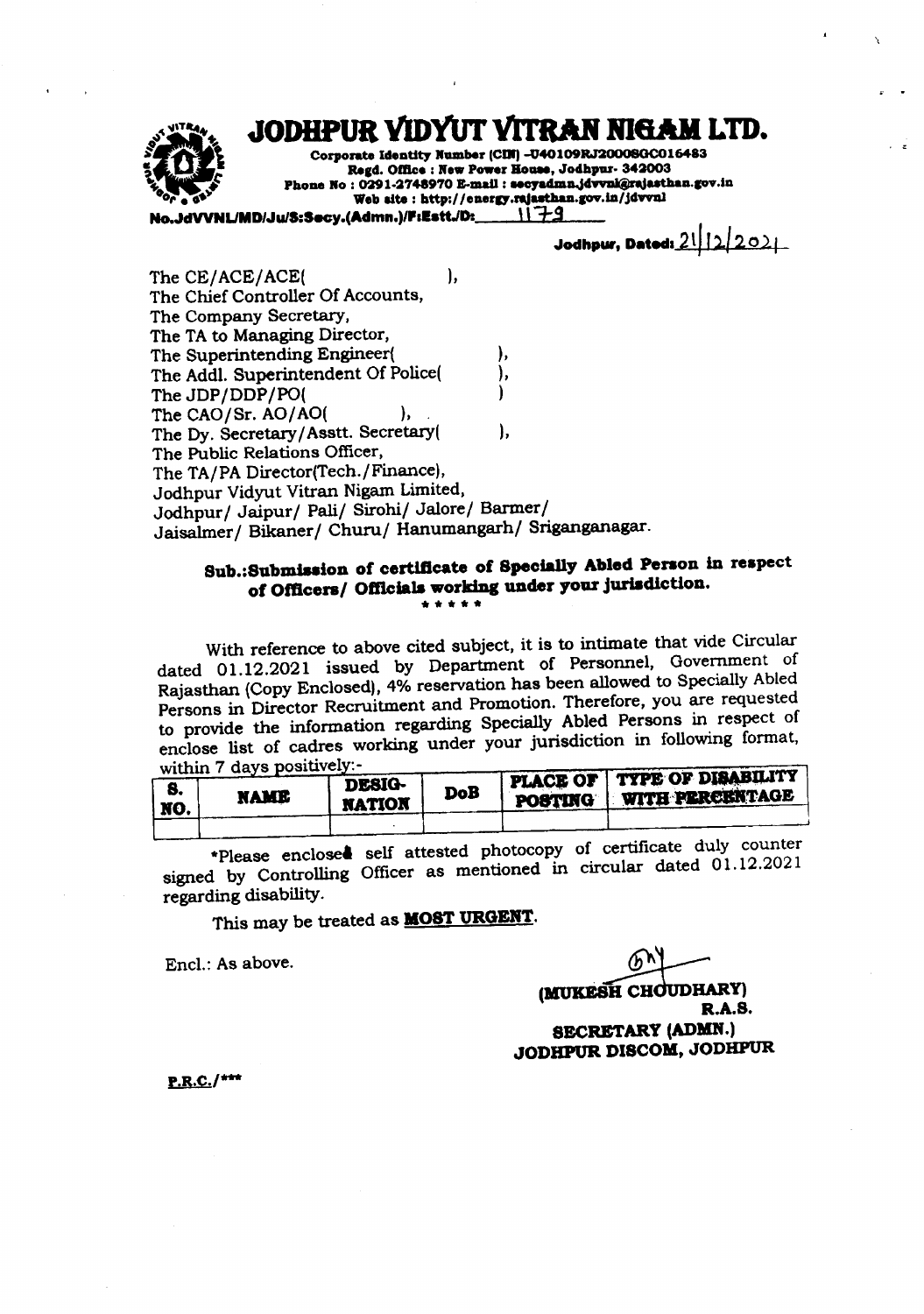

# JODHPUR VIDYUT VITRAN NIGAM LTD.

Corporate Identity Number (CIN) -U40109RJ2000SGC016483 Regd. Office : New Power House, Jodhpur-342003 Phone No: 0291-2748970: Fax No: 0291-5106121 E-mail : secyadmn.idvvnl@rajasthan.gov.in Web site : www.idvvnl.com

ADMN. 253

No. JdVVNLMD/Secy.(Admn.)/Ju/S.EstL/F. /OO. UUS D. 902 dated 22110119

# $\mathbf{A}(\mathbf{A})$  of  $\mathbf{A}$

#### To consider the proposal to adopt revised model "ROSTERS" prescribed by the Sub:-Department of Personnel, GoR.

Pursuant to the decision of the Co-ordination Committee in its  $21<sup>4</sup>$  Meeting held on  $27<sup>th</sup>$ September, 2019, the revised model "ROSTERS" prescribed by the Department of Personnel, GoR is hereby adopted in Jodhpur Discom :-

1. As per Circular No. D. 7(2) Karmik/ Ka-2/ 2019 dated 29.3.19 of the Department of Personnel, GoR, revised model "Roster" for Direct Recruitment in roster points for each vertical as well as horizontal reservation, except that of Persons with Disabilities have been notified for appointment by direct recruitment in supersession to the previous model roster is hereby made in Jodhpur Discom.

2. For persons with Benchmark Disabilities as per guidelines of the circular F.7(2) Karmik/Ka-2/2019 dated 29.8.19.

This is subject to ratification by the Board of Directors.

**Encl As Above** 

By order

(Mukesh Choudhary) RAS Secretary (Admn.) Jodhpur Discom, Jodhpur.

Copy to the following for information and necessary action:

- 1. The Chief Engineer ( ), JdVVNL.
- 2. The Addl./Zonal Chief Engineer ( ), JdVVNL,

3. The Chief Controller of Accounts, JdVVNL, Jodhpur.

- 4. The Addl. Superintendent of Police (Vig.), JdVVNL, Jodhpur.
- 5. The Company Secretary, JdVVNL, Jodhpur.
- 6. The Chief Accounts Officer ( ), JdVVNL,
- 7. The Superintending Engineer ( ), JdVVNL,

8. The T.A. to Managing Director, JdVVNL, Jodhpur Jaipur.

- 9. The Joint Director Personnel, JdVVNL, Jodhpur.
- 10. The Dy. Director Personnel ( ), JdVVNL.
- 11. The Sr. Accounts Officer ( ), JdVVNL,

12. The T.A./P.A. to Director (Technical/Finance), JdVVNL, Jodhpur.

Secretary (Admn.) Jodhpur Discom, Jodhpur.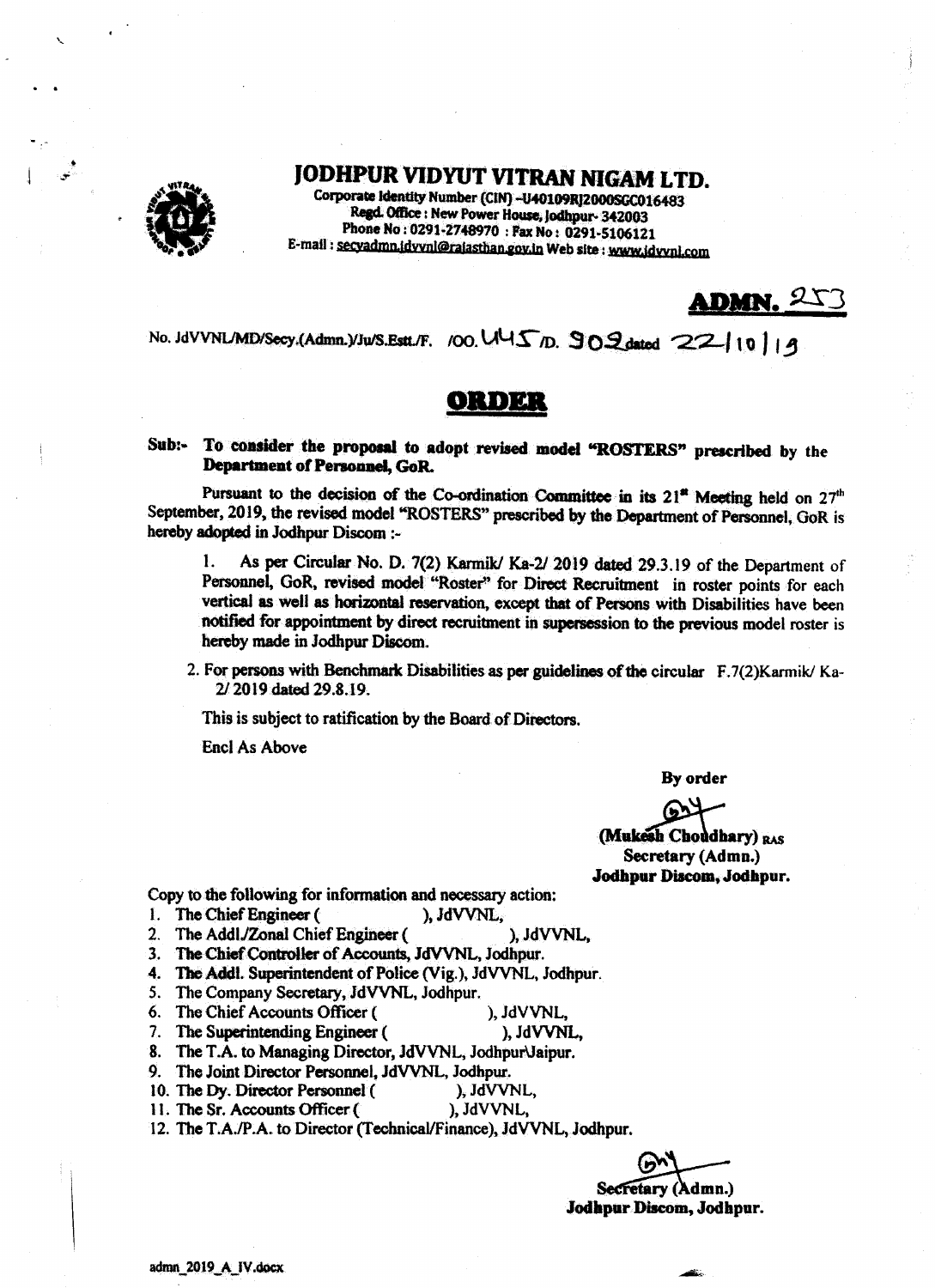#### राजस्थान सरकार कानिक (क–2) दिनाम

#### क्रमाक पं. 7(2)कार्मिक / क-2 / 2019

### जयपुर, दिनांक:  $29.8.8017$

1. समस्त अति0 मुख्य सचिव/प्रमुख शासन सचिव/शासन सचिव/विशिष्ट शासन सचिव। 2. समस्त विभागाध्यक्ष (समागीय आयुक्त एवं जिला कलेक्टसी) सहिता

#### परिपत्र

## विषय-विशेष योग्यजनों के आरक्षण के लिए रोस्टर बिन्दु निर्वारित करने एवं रोस्टर पंजिका संबारित करने के संबंध में।

विष्यांगजन अधिकार अधिनियम 2016 की धारा 101 के अन्तर्गत प्रदत्त शक्तियों का प्रयोग करते हुये, सामाधिक न्याय एवं अविकारिता विभाग द्वारा राजस्थान दिव्यांगजन अग्निकार नियम 2018, दिनांक 23.1.19 को जारी किये गये हैं, जिसका प्रकाशन राजस्थान सफ़ेयद में दिनांक 24 जनवरी, 2019 को किया जा चुका है। राजस्थान दिव्यांगजन अत्रिकार नियम 2018 के नियम 5 में विशेष योग्यजनों को सरकारी नौकरियों में 4 प्रतिशत आरक्षाण दिये जाने एवं शेस्टर संवारित किये जानें का प्रावधान किया गया है। उक्त नियम के नियम 5(3) के अनुसार रोस्टर नियमानुसार संचारित किया जाना है। उक्त नियम के कम में निम्नलिखित निर्देश जारी किये जाते हैं-

- 1. प्रत्येक संवर्ग में सभी सीधी मर्तियों में 4 प्रतिशत पद विशेष योग्यजन हेतु आरक्षित रखे जाबेने।
- 2. विशेष योग्यजनों की सीधी भर्ती हेतु सभी सरकारी विमाग/मिगम/बोर / स्वायत्तशामी संस्थान/प्राधिकरण आदि द्वारा विरोध योग्यजनों हेतु एक अलग से 100 अंकों की शिखित के आसार पर रोस्टर रजिस्टर का संधारण किया जायेगा।
- 3. पोस्टर एजिस्टर 100 अंको का चक होगा प्रत्येक चक 4 ब्लॉक में विभाजित किया जायेगा, जिसमें निम्नलिखित बिन्दु शामिल है -

| प्राप्तम स्वीक | : प्रोक्टर प्रजिस्टर के क्र.सं 01 से 26 |  |
|----------------|-----------------------------------------|--|
|                | : सेस्टर समित्त्वर के क्रम 26 से 60     |  |
| पितीय यांकि    | : पोस्टर संजिस्टर के कार्स 51 से 75     |  |
| तुतीब कोक      | : रोस्टर रजिस्टर के क सं 76 से 100      |  |
| যনৰ লাক        |                                         |  |

4. सेस्टर रजिस्टर के छ सं 1, 26, 51 एवं 76 वाले पद विशेष योग्यजनों हेतु क्षेतिज अल्लाह पर आधुतित किये आयेगे। संस्थापन प्रमुख अवनित अध्यर्थी की नियुक्ति के समय रोस्टर संजिस्टर में इंद्राज कराना सुनिश्चित करेंगे।

5. समस्त सिक्रियां की पोस्टर रजिस्टर में प्रविष्टि की जाबेमी। यदि विन्दु संख्या 1 पर आने वाला पद विशेष योग्यजन व्यक्ति के लिए चिन्हित नहीं है या संस्थापन प्रमुख उस पद को विशेष योग्यजन व्यक्ति द्वारा भरा जाना वांछनीय नहीं समझता है याँ किसी आन्य कारण से स्रश पद को विशेष योग्यूजन द्वारा भया जाना संभव नहीं है तो बिन्दु मांख्या 2 से लेखन 25 तक के किसी भी बिन्दु पर आने वाली रिक्तियों में से एक रिक्ति को विशेष योग्यालय के लिए आरक्षित समझा जायेगा और उसे इस रूप में भरा खायेगा। इसी प्रकार 26 से 50 तक या 51 से 75 या 76 से 100 तक के किसी भी विन्दु पर आने वाली कोई शिक्षित विशेष योग्यजन द्वारा भरी जायेगी। शेस्टर के 1.26, 51 और 76 बिन्दुओं को आरक्षित रखने का प्रयोजन प्रथम उपलब्ध उपयुक्त रिवित को विशेष योग्यजन व्यक्ति द्वारा भरा जाना है।

यह लेनावना है कि 1 से 26 तक की रिवितयों में से कोई भी रिवित विशेष योग्यजन के किसी प्रवर्ग के लिए समयुक्त नहीं हो ऐसी रिवरि में 26 से 50 तक की दो सिक्तिया सम् विशेष योग्याजन व्यक्तियों से भरी जायेगी। यदि 26 से 50 तक की सिकितमा भी किसी प्रवर्ग के लिए उपयुक्त न हो तो 3 रिक्तियां 51 से 75 तक के बिन्दु अन्तर्विष्ट करने वाले तृतीय स्वीक से आरबित आरबित के रूप में भरी जायेगी। इसका यह तात्पर्य है कि यदि किसी विशिष्ट ब्लॉक में कोई रिबित आरक्षित नहीं की जा सकती है

तो उसे अगले ब्लॉक में अग्रेबित किया जायेगा। 7. रोस्टर के समस्त-100 बिन्दुओं को समाविष्ट करने के पश्चात 100 बिन्दुओं का नया चक प्रारम्भ डोगा।

ZATIONS WARE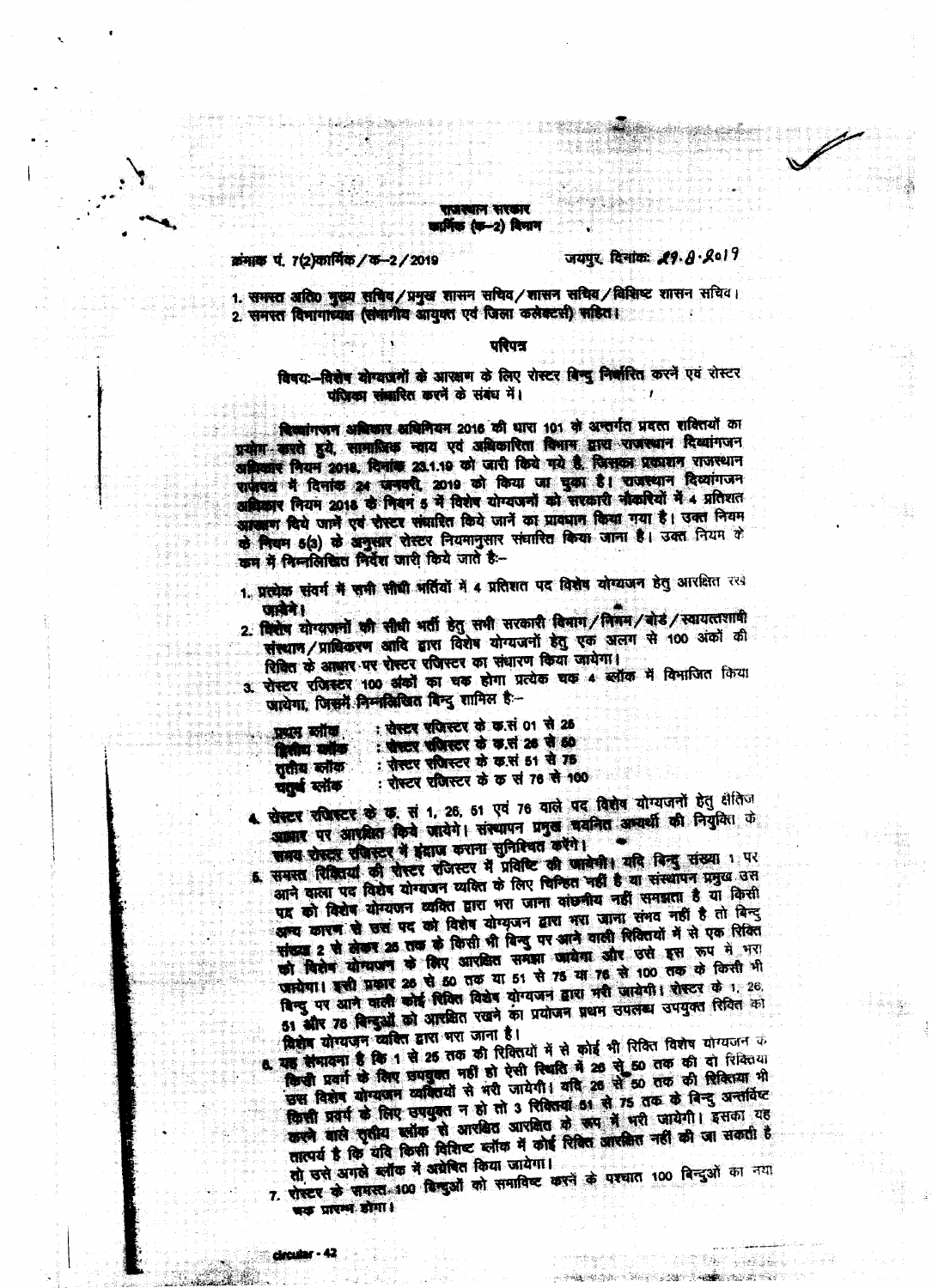# **admn.** 125

 $75$ 

#### **JODHPUR** <u>ITRAN NIGAM LIMITED</u>

No.JdVVNL/MD/Secy.(Admn.)/Ju/S.Estt./F. /OO. 372 /D. 1521 Dated  $18.012012$ 

## ORDER

Sub:- To allow the Power Sector Companies to adopt the orders/<br>modifications/ amendments of the Government of Rajasthan issued from time to time, provided that they are adopted as they are, without any modification/ change.

 $\infty$ 

In supersession of earlier order bearing No. 172 dated 05.11.2001 and as approved by the Board of Directors in the  $183<sup>rd</sup>$  Meeting held on 12.12.2011, the CMD/ MD, JdVVNL is hereby authorized to adopt, amend, modify etc. the rules & regulations in the Nigam provided that such adoption, amendment, modification is at par with the Govt. rules & regulations

However, the amendment, modifications etc. which are in deviation from  $\lesssim$  the prescribed Govt. norms/ rules and regulations shall be adopted with the approval of the Board of Directors.

Further, matters of adoption of Government orders at par be also continued to be brought before the coordination committee for its information and uniform application across the power sector companies, however, there would no need to obtain any further approval / ratification from the Board of Director in such cases.

By order

Secretary (Admn.) JdWNL, Jodhpur.

+.Copy to the following for information and necessary action:

tt

 $\overline{\phantom{1}}$ 

- -
- 
- 
- 
- 
- 1. The Chief Engineer (Capital AVVNL,<br>
2. The Dy.\Zonal Chief Engineer (Capital AVVNL,<br>
3. The Chief Accounts Officer (Capital AVVNL,<br>
4. The Company Secretary, JdVVNL, Jodhpur.<br>
5. The Superintending Engineer (Capital AVV
- 
- 9. The Sr. Accounts Officer (except), JdVVNL,<br>10. The T.A.\P.A. to Director (Finance\Technical), JdVVNL, Jodhpur.<br>11. The Executive Engineer (except) IdVVNI.
- 11. The Executive Engineer (
1. The Personnel Officer (
1. IdVVNI
- 12. The Personnel Officer (
13. The Accounts Officer (
13. The Accounts Officer (
13. The Accounts Officer (
15. 1990), JdVVNL,
- 

13. The Accounts Officer (
14. The Assistant Engineer (
14. The Assistant Engineer (
15. 1991), JdVVNL,

14. The Assistant Engineer (
15. The Public Relations Officer (
15. The Public Relations Officer (
15. The Public Relations Officer (
15. The Public Relations Officer (
15. The Public Relations Officer (
15. The Public Rel The Public Relations Officer (

- 
- 

Officer (F.stt.)